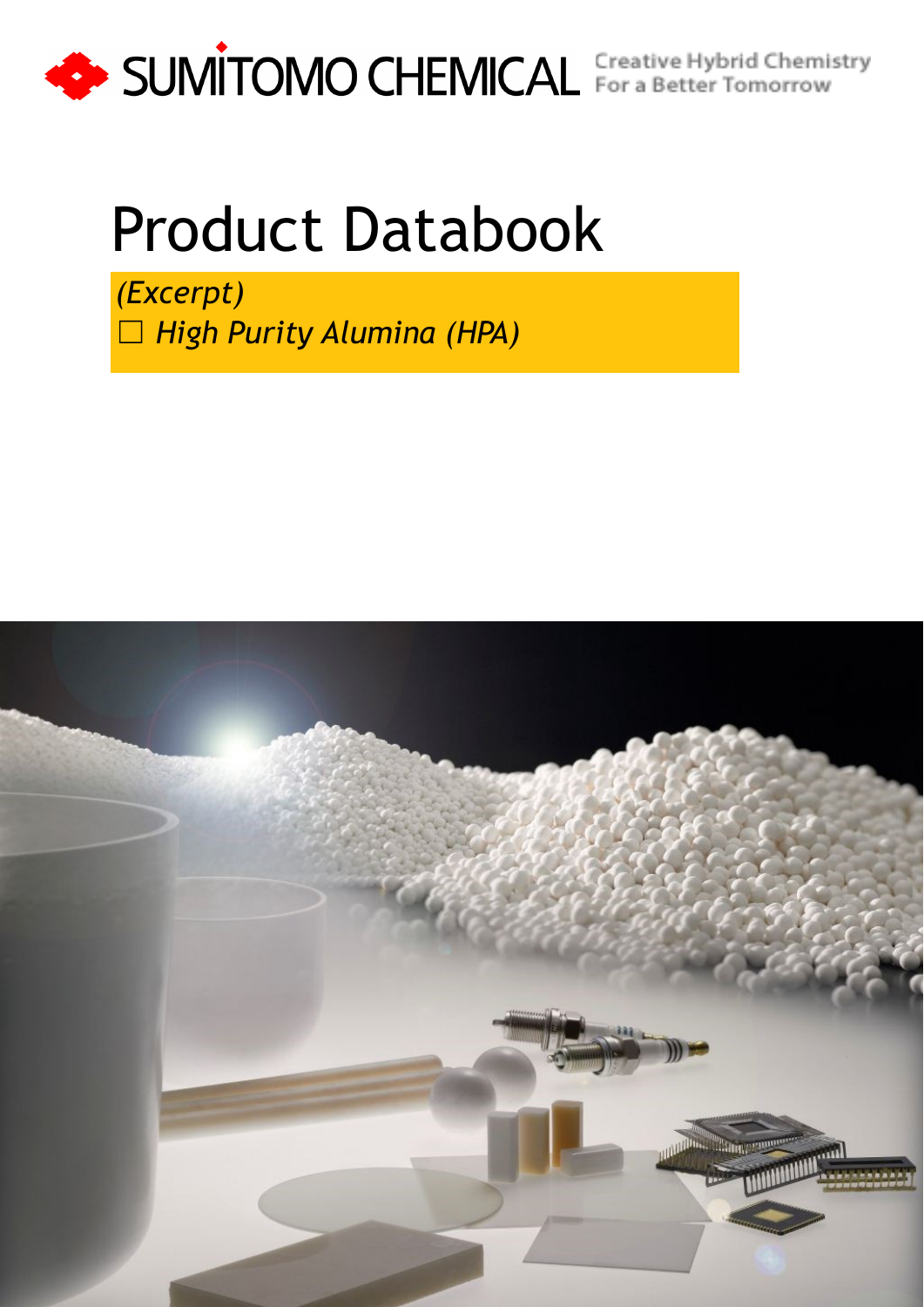# *Table of Contents*

|    | 1. Aluminum Hydroxide<br>$\triangleright$ Generic Grade<br>> Fine Grade / Fine, Very Fine, Low-Soda<br>$\triangleright$ Fine Grade / High-Whiteness<br>$\triangleright$ Fine Grade / High-Whiteness (Surface Treated)                                                                                                       | Page 2<br>Page 2<br>Page 3<br>Page 3                               |
|----|-----------------------------------------------------------------------------------------------------------------------------------------------------------------------------------------------------------------------------------------------------------------------------------------------------------------------------|--------------------------------------------------------------------|
| 2. | Aluminum Oxide (Alumina)<br>> Normal Soda / Unground<br>$\triangleright$ Intermediate Soda / Unground<br>$\triangleright$ Normal Soda / Ground<br>$\triangleright$ Low Soda / Unground<br>$\triangleright$ Low Soda / Ground<br>$\triangleright$ Normal Soda / Easy-sintering<br>$\triangleright$ Low Soda / Easy-sintering | Page 4<br>Page 4<br>Page 5<br>Page 6<br>Page 6<br>Page 7<br>Page 8 |
| 3. | <b>High Purity Alumina (HPA)</b><br>> High Purity Alumina (HPA)<br>$\triangleright$ Advanced Alumina (AA)<br>$\triangleright$ Gamma HPA                                                                                                                                                                                     | Page 9<br>Page 10<br>Page 11                                       |
| 4. | <b>Activated Alumina / Hydraulic Alumina</b><br>$\triangleright$ Activated Alumina : Powder Shape<br>$\triangleright$ Activated Alumina : Spherical (KH)<br>$\triangleright$ Activated Alumina : Spherical (NK)<br>$\triangleright$ Hydraulic Alumina                                                                       | Page 12<br>Page 13<br>Page 13<br>Page 14                           |

#### **5. Plant & Office Location / Contact**

#### *<Important Notice for Users of this Databook>*

- *(1) All data in this data book is typical and not guaranteed. The typical properties of all the listed products in this databook are subject to change without prior notice due to continual improvements.*
- *(2) Applications mentioned in this databook are examples without any guarantee. Fitness for any particular purpose should be verified by customers.*
- *(3) Please refrain from using products in this databook for medical and food applications.*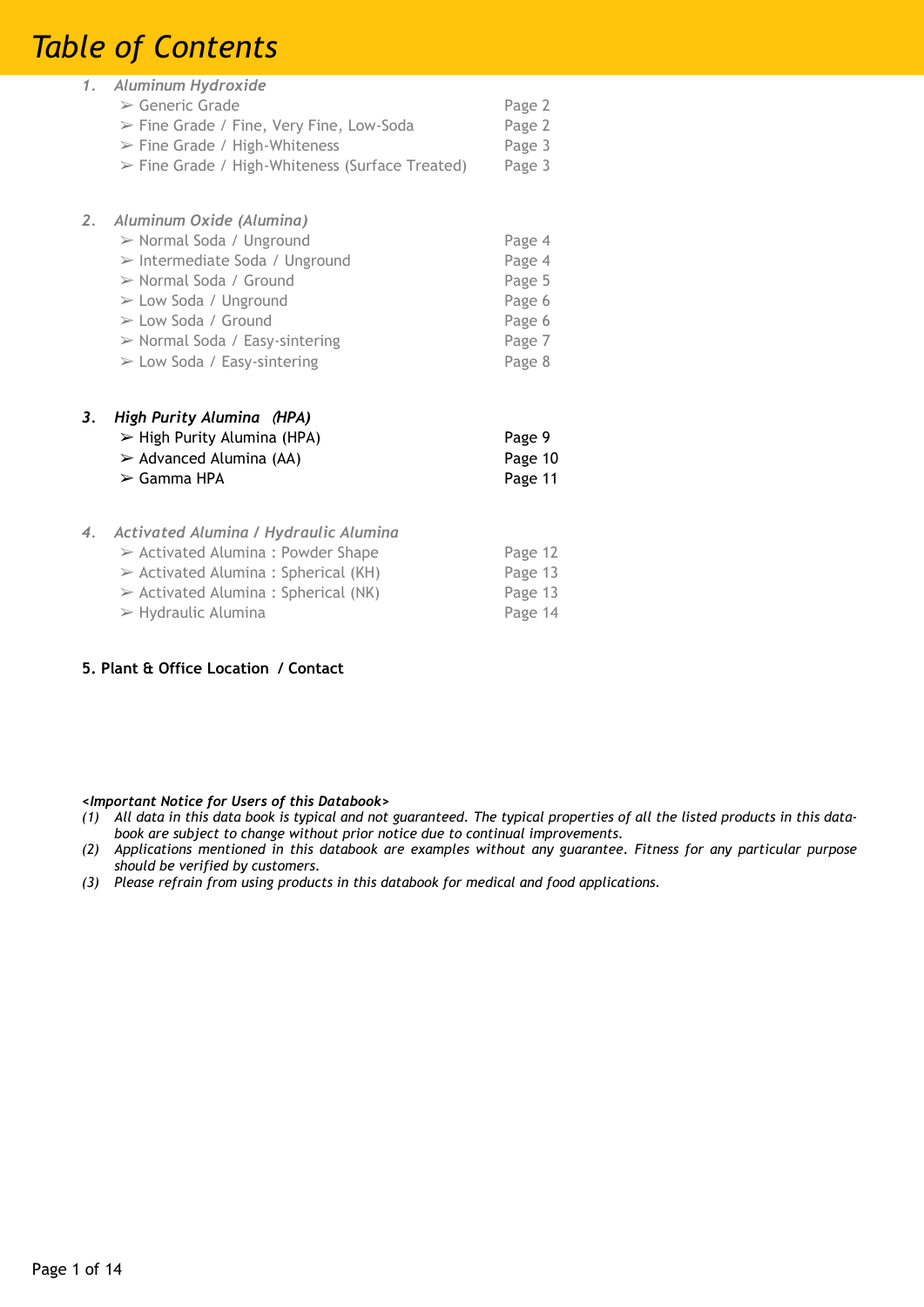## *3. High Purity Alumina (HPA)*

Sumitomo High Purity Aluminas(HPA) are uniform fine powder characterized by fine powder form of highly pure and homogeneous crystal structure. They're manufactured by aluminium alkoxide hydrolysis process.

| <b>Typical Properties</b>             |                           | <b>Product</b> | $AKX-5$           | <b>AKP-20</b>                                                                                                                                    | <b>AKP-30</b>                                                       | <b>AKP-50</b>    | <b>AKP-53</b>    | <b>AKP-3000</b>  |
|---------------------------------------|---------------------------|----------------|-------------------|--------------------------------------------------------------------------------------------------------------------------------------------------|---------------------------------------------------------------------|------------------|------------------|------------------|
| <b>Crystal Structure</b>              |                           |                | α                 | α                                                                                                                                                | α                                                                   | α                | α                | α                |
|                                       | Purity (Al2O3)            | [%]            | $\geq 99.99$      | ≧ 99.99                                                                                                                                          | $\geq 99.99$                                                        | $\geq 99.99$     | $\geq 99.99$     | $\geq 99.99$     |
| <b>Mean Particle Size</b><br>(MT3300) |                           | [µm]           |                   | 0.46                                                                                                                                             | 0.27                                                                | 0.20             | 0.18             | 0.70             |
|                                       | <b>Loose Bulk Density</b> | [g/cm3]        | 2.2               | 0.9                                                                                                                                              | 0.9                                                                 | 0.9              | 1                | 0.41             |
| <b>Tapped Bulk Density</b>            |                           | [g/cm3]        | ٠                 | 1.4                                                                                                                                              | 1.3                                                                 | 1.3              | 1.4              | 0.80             |
| <b>BET Surface Area</b>               |                           | [m2/g]         | 0.3               | 4.3                                                                                                                                              | 6.7                                                                 | 10.3             | 11.7             | 4.5              |
|                                       | Si                        | [ppm]          | 6                 | 16                                                                                                                                               | 14                                                                  | 11               | 33               | 4                |
|                                       | Fe                        | [ppm]          | 3                 | 3                                                                                                                                                | 3                                                                   | 4                | 4                | 3                |
| <b>Impurity</b>                       | Na                        | [ppm]          | 2                 | 4                                                                                                                                                | $\overline{2}$                                                      | 2                | 2                | $\overline{2}$   |
|                                       | Mg                        | [ppm]          | 1                 | 3                                                                                                                                                | 3                                                                   | 2                | 5                | 1                |
|                                       | Cu                        | [ppm]          | 1                 | 1                                                                                                                                                | 1                                                                   | 1                | 1                | 1                |
|                                       | <b>PE</b> Bag             |                |                   | 20 <sub>kg</sub>                                                                                                                                 | 20 <sub>kg</sub>                                                    | 20 <sub>kg</sub> | 20 <sub>kg</sub> | 10 <sub>kg</sub> |
| <b>Packing</b>                        | <b>Paper Drum</b>         |                | 100 <sub>kg</sub> |                                                                                                                                                  |                                                                     |                  |                  |                  |
| <b>Application</b>                    |                           |                |                   | High-strength and high-density Ceramics, Composite Materials, Additives for<br>non-Oxide Ceramics, Abrasives, Plasma Spray, Ceramic Filter, etc. |                                                                     |                  |                  |                  |
|                                       |                           |                | Single Crystal    |                                                                                                                                                  | <b>Insulation layer</b><br>of Li-ion<br>Secondary<br><b>Battery</b> |                  |                  |                  |

#### **High Purity Alumina (HPA)**

AKX-5 : Various particle sizes of AKX-5 make the bulk density high, so it is suitable for growing single crystal.

AKP Series : High purity powder composed of homogeneous α-alumina crystal particles.







AKX-5

10μm

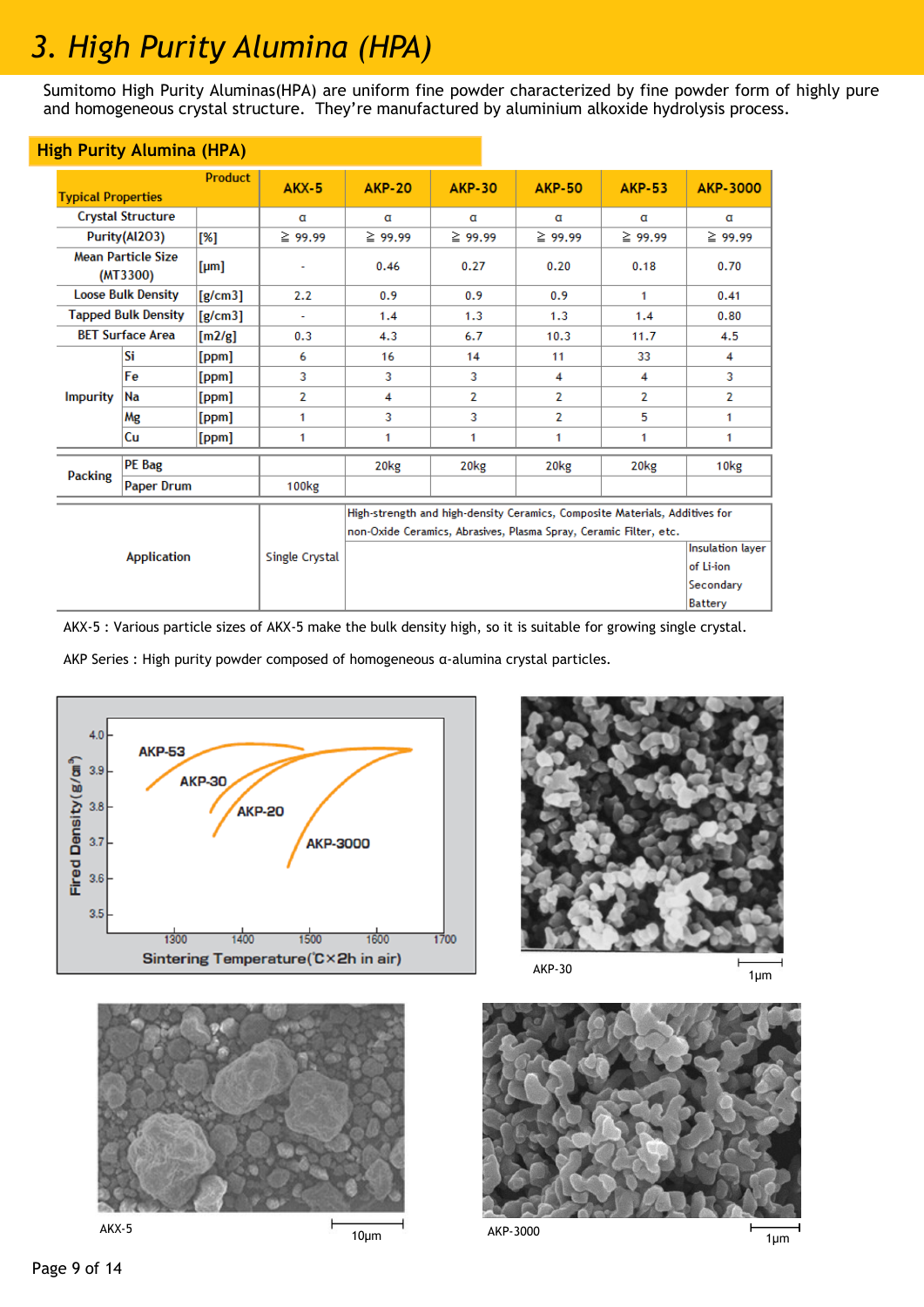Sumitomo Chemical Advanced Aluminas are α-alumina single crystals with precisely controlled particle size distribution and almost-spherical polyhedral shape.

| <u> Advanced Alumina (AA)</u> |                                      |         |                                                                                                                                       |              |         |              |              |              |                  |
|-------------------------------|--------------------------------------|---------|---------------------------------------------------------------------------------------------------------------------------------------|--------------|---------|--------------|--------------|--------------|------------------|
| <b>Typical Properties</b>     |                                      | Product | $AA-03$                                                                                                                               | <b>AA-04</b> | $AA-05$ | AA-07        | $AA-1.5$     | $AA-3$       | <b>AA-18</b>     |
|                               | <b>Crystal Structure</b>             |         | α                                                                                                                                     | α            | α       | α            | α            | α            | α                |
|                               | Purity(Al2O3)                        | [%]     | ≧ 99.99                                                                                                                               | $\geq 99.99$ | ≥ 99.99 | $\geq 99.99$ | $\geq 99.99$ | $\geq 99.99$ | $\geq$ 99.99     |
|                               | <b>Mean Particle</b><br>Size(MT3300) | [µm]    | 0.44                                                                                                                                  | 0.50         | 0.53    | 0.83         | 1.6          | 3.4          | 20.3             |
|                               | <b>Loose Bulk Density</b>            | [g/cm3] | 0.5                                                                                                                                   | 0.5          | 0.6     | 0.6          | 0.6          | 0.7          | 2.0              |
|                               | <b>Tapped Bulk Density</b>           | [g/cm3] | 0.9                                                                                                                                   | 1.0          | 1.1     | 1.2          | 1.3          | 1.5          | 2.4              |
|                               | <b>BET Surface Area</b>              | [m2/g]  | 5.2                                                                                                                                   | 4.1          | 3.2     | 2.2          | 1.1          | 0.5          | 0.1              |
|                               | Si                                   | [ppm]   | 5                                                                                                                                     | 4            | 3       | 3            | 4            | 18           | 15               |
|                               | Fe                                   | [ppm]   | 4                                                                                                                                     | 4            | 4       | 4            | 3            | 3            | 5                |
| <b>Impurity</b>               | Na                                   | [ppm]   | 5                                                                                                                                     | 5            | 5       | 5            | 5            | 5            | $\overline{2}$   |
|                               | Mg                                   | [ppm]   | 1                                                                                                                                     | 1            | 1       | 1            | 1.           | 1            | 1                |
|                               | Сu                                   | [ppm]   | 1                                                                                                                                     | 1            | 1       | 1            | 1            | 1            | 1                |
|                               | PE Bag                               |         | 20kg                                                                                                                                  | 20kg         | 20kg    | 20kg         | 20kg         | 20kg         |                  |
| <b>Packing</b>                | Pail Can                             |         |                                                                                                                                       |              |         |              |              |              | 20 <sub>kg</sub> |
|                               | <b>Application</b>                   |         | High-strength and high-density Ceramics, Resin filler (thermal conductive materials),<br>Plasma Spray, Catalyst, Ceramic Filter, etc. |              |         |              |              |              |                  |









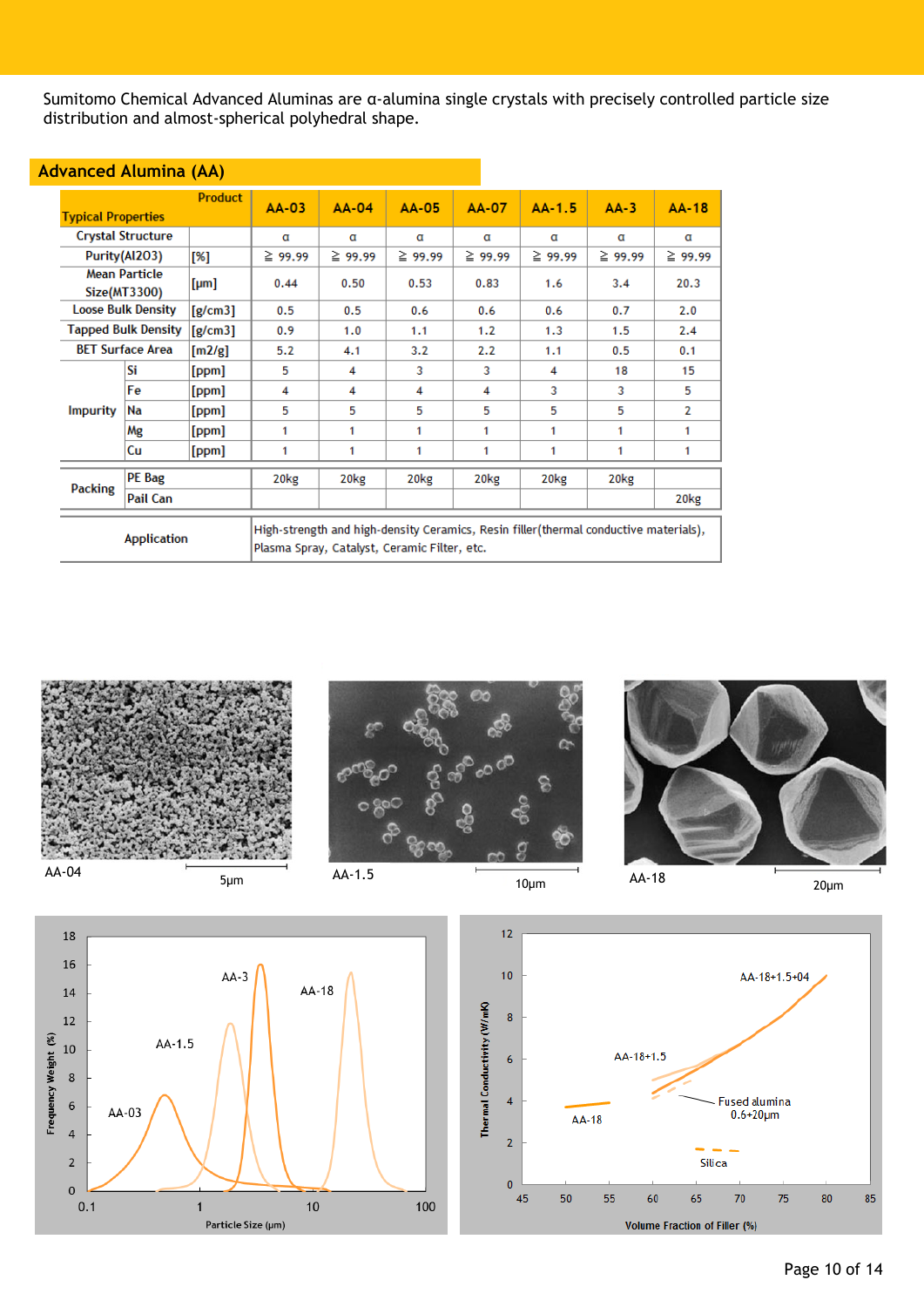### **Gamma HPA**

| <b>Typical Properties</b>              |                            | <b>AKP-G15</b> | AKP-G07  |                  |
|----------------------------------------|----------------------------|----------------|----------|------------------|
|                                        | <b>Crystal Structure</b>   |                | ٧        | θ                |
|                                        | Purity(Al2O3)              | [%]            | ≧ 99.99  | $≥$ 99.99        |
|                                        | <b>Loose Bulk Density</b>  | [g/cm3]        | 0.14     |                  |
|                                        | <b>Tapped Bulk Density</b> | [g/cm3]        | 0.19     | 0.3              |
|                                        | <b>BET Surface Area</b>    | [m2/g]         | 164      | 72.9             |
|                                        | Si                         | [ppm]          | 2        |                  |
|                                        | Fe                         | [ppm]          | 3        |                  |
| <b>Impurity</b>                        | Na                         | [ppm]          | 2        |                  |
|                                        | Mg                         | [ppm]          | 1        |                  |
|                                        | Сu                         | [ppm]          | $\leq 1$ |                  |
|                                        | <b>Humidity</b>            | [%]            |          | o                |
| Packing<br><b>Corrugated Paper Box</b> |                            |                | 10Kg     | 20 <sub>Kg</sub> |





 $\overrightarrow{0.1 \mu m}$